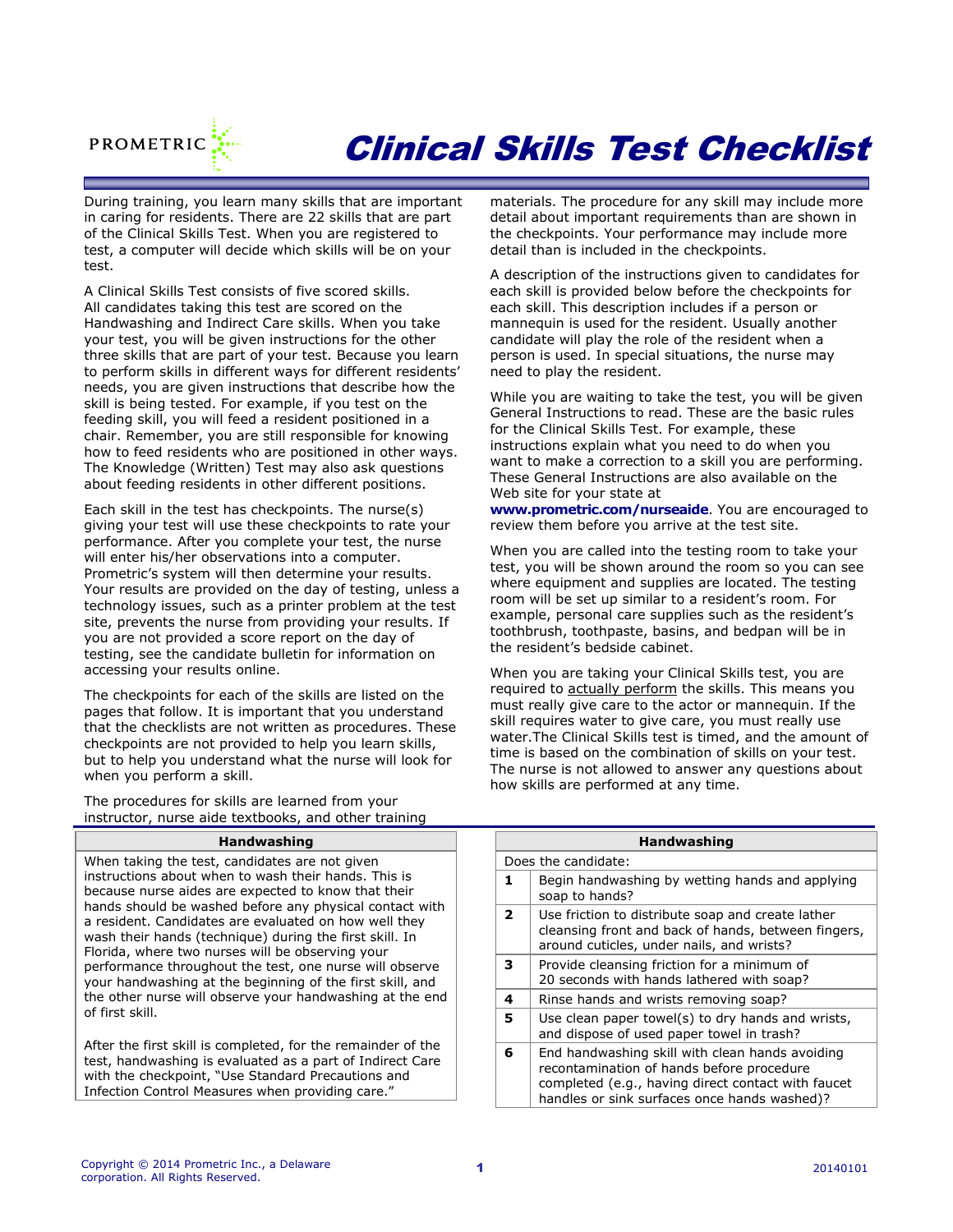## **Indirect Care**

Indirect Care is a skill that is evaluated while you perform each skill. This skill evaluates behaviors that are common to any resident care such as: infection control, safety, communication, and resident preferences, needs, comfort and rights. You are not given instructions to perform the Indirect Care skill. The nurse watches for these behaviors while you perform each skill. In the checkpoints provided for each skill below, Indirect Care checkpoints are identified with an "(IC)" at the end. Indirect Care is one of the five skills scored in every Clinical Skills Test. The Indirect Care checkpoints are:

|                | Does the candidate:                                                                   |  |
|----------------|---------------------------------------------------------------------------------------|--|
|                | Greet resident, address by name, and introduce<br>self? (IC)                          |  |
| $\overline{2}$ | Provide explanations to resident about care before<br>beginning and during care? (IC) |  |
| 3              | Ask resident about preferences during care? (IC)                                      |  |
| 4              | Use Standard Precautions and infection control<br>measures when providing care? (IC)  |  |
| 5              | Ask resident about comfort or needs during care or<br>before care completed? (IC)     |  |
| 6              | Promote resident's rights during care? (IC)                                           |  |
|                |                                                                                       |  |

**7** Promote resident's safety during care? (IC)

| Ambulate the resident using a transfer/gait belt |  |  |
|--------------------------------------------------|--|--|
|--------------------------------------------------|--|--|

The candidate is asked to walk a resident who needs some assistance to stand. A transfer/gait belt is used while walking the resident. The role of the resident is played by a person.

|                | Does the candidate:                                                                                                                                                                                                                              |
|----------------|--------------------------------------------------------------------------------------------------------------------------------------------------------------------------------------------------------------------------------------------------|
| 1              | Greet resident, address by name and introduce self?<br>(IC)                                                                                                                                                                                      |
| $\overline{2}$ | Provide explanations to resident about care before<br>beginning and during care? (IC)                                                                                                                                                            |
| 3              | Apply transfer/gait belt before standing resident,<br>placing around the resident's waist and over<br>clothing, secure so that only flat fingers/hand fit<br>under belt, and the belt does not catch skin or skin<br>folds (e.g. breast tissue)? |
| 4              | Provide signal or cue to resident before assisting to<br>stand?                                                                                                                                                                                  |
| 5              | Assist resident to stand while holding onto the<br>transfer/gait belt without holding belt only at the<br>front or only at nearest side (if assisting to stand<br>from the side)?                                                                |
| 6              | Ask about how resident feels upon standing?                                                                                                                                                                                                      |
| 7              | Walk resident while standing to the side and slightly<br>behind resident?                                                                                                                                                                        |
| 8              | Provide support while walking resident with an arm<br>around resident's back holding transfer/gait belt?                                                                                                                                         |
| 9              | Ask about how resident feels during ambulation?                                                                                                                                                                                                  |
| 10             | Walk resident at least 10 steps?                                                                                                                                                                                                                 |
| 11             | Assist resident to turn and have back of legs<br>positioned against the seat of chair before resident<br>sits?                                                                                                                                   |
| 12             | Provide support to sit resident back into chair?                                                                                                                                                                                                 |

## **Ambulate the resident using a transfer/gait belt**

| 13 <sup>1</sup> | Remove transfer/gait belt from resident's waist<br>without harming resident (e.g., pulling transfer/gait<br>belt) when seated in chair after ambulation? |
|-----------------|----------------------------------------------------------------------------------------------------------------------------------------------------------|
| 14              | Maintain own body mechanics when assisting<br>resident to stand and sit?                                                                                 |

| 15 | Leave resident positioned in chair in proper body<br>alignment and hips against back of seat? |
|----|-----------------------------------------------------------------------------------------------|
| 16 | Ask resident about preferences during care? (IC)                                              |
| 17 | Use Standard Precautions and infection control<br>measures when providing care? (IC)          |
| 18 | Ask resident about comfort or needs during care or<br>before care completed? (IC)             |
| 19 | Promote resident's rights during care? (IC)                                                   |

|  | 20   Promote resident's safety during care? (IC) |  |  |  |
|--|--------------------------------------------------|--|--|--|
|  |                                                  |  |  |  |

|                         | Assist resident needing to use a bedpan                                                                                                                                                                                                                                                                   |  |
|-------------------------|-----------------------------------------------------------------------------------------------------------------------------------------------------------------------------------------------------------------------------------------------------------------------------------------------------------|--|
|                         | The candidate is asked to help a resident who has asked<br>for a bedpan. The role of the resident is played by a<br>person who will be wearing a hospital-style gown over<br>clothing. For the purposes of testing, the candidate will<br>pretend that the resident (actor) is not wearing<br>underpants. |  |
|                         | Does the candidate:                                                                                                                                                                                                                                                                                       |  |
| 1                       | Greet resident, address by name and introduce self?<br>(IC)                                                                                                                                                                                                                                               |  |
| 2                       | Provide explanations to resident about care before<br>beginning and during care? (IC)                                                                                                                                                                                                                     |  |
| з                       | Place protective pad on bed over bottom sheet,<br>under buttocks/upper thigh area, before placing<br>bedpan, and remove the pad after bedpan is<br>removed?                                                                                                                                               |  |
| 4                       | Place and remove bedpan by either having resident<br>positioned on side to turn on/off back, onto/off<br>bedpan, or having resident raise hips off bed?                                                                                                                                                   |  |
| 5                       | Position bedpan under resident according to<br>form/shape of the selected bedpan?                                                                                                                                                                                                                         |  |
| 6                       | Position bedpan to allow for collection?                                                                                                                                                                                                                                                                  |  |
| $\overline{\mathbf{z}}$ | Raise the head of the bed after positioning the<br>resident on the bedpan, and lower the head of the<br>bed before removing bedpan?                                                                                                                                                                       |  |
| 8                       | Ask resident to call when finished or if needs help,<br>leaving call light within the resident's reach before<br>leaving resident to use bedpan?                                                                                                                                                          |  |
| 9                       | Leave toilet paper within resident's reach before<br>leaving resident to use bedpan?                                                                                                                                                                                                                      |  |
| 10                      | Wear gloves when removing bedpan and while<br>emptying and cleaning bedpan?                                                                                                                                                                                                                               |  |
| 11                      | Empty contents of bedpan into toilet, rinse bedpan<br>pouring contents into toilet, and dry bedpan?                                                                                                                                                                                                       |  |
| 12                      | Offer resident damp washcloth or paper towel, or<br>hand wipe, to cleanse hands after bedpan used,<br>before end of care?                                                                                                                                                                                 |  |
| 13                      | Complete skill storing bedpan and toilet paper,<br>placing soiled linens in hamper, and disposing of<br>trash?                                                                                                                                                                                            |  |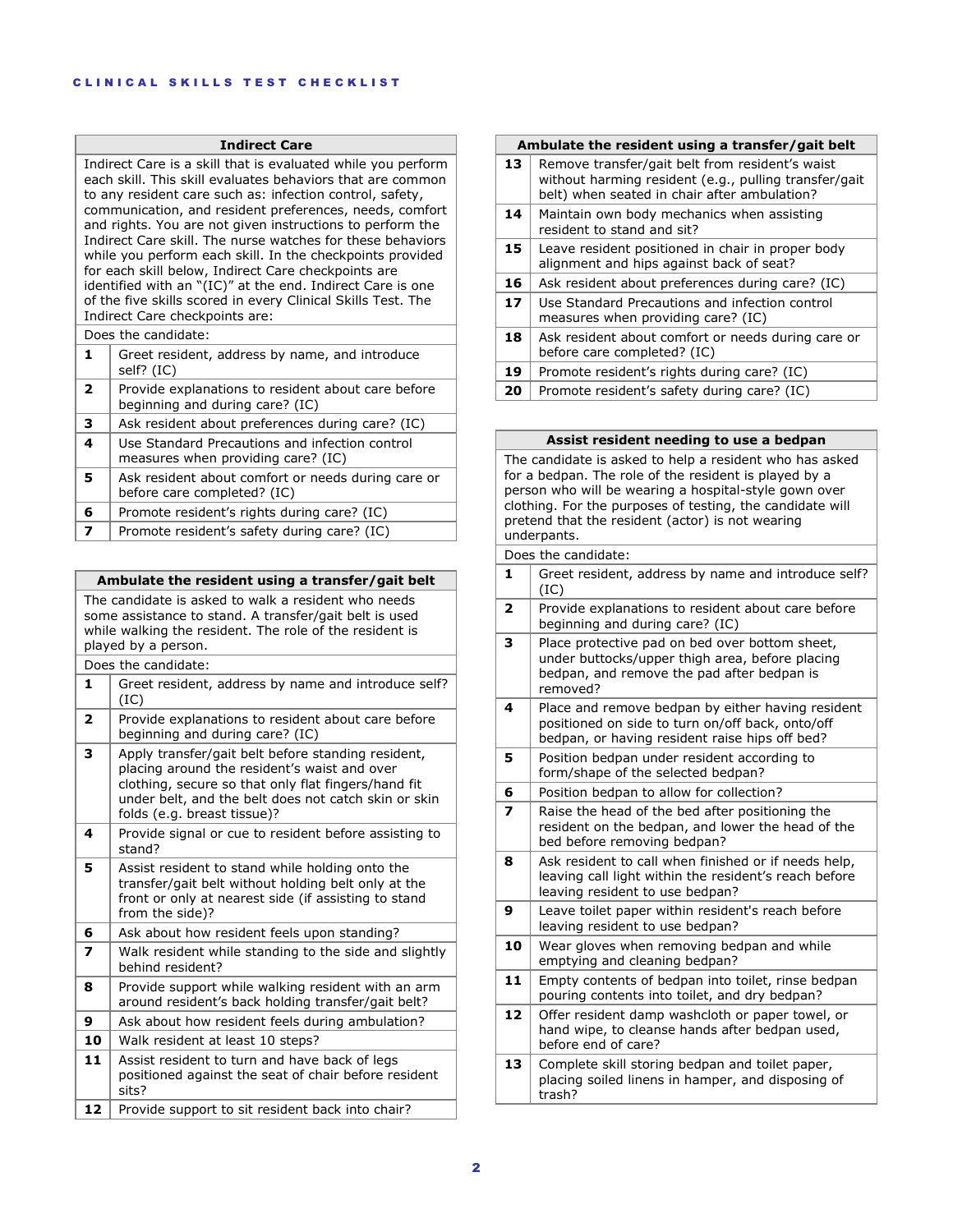|    | Assist resident needing to use a bedpan                                              |  |
|----|--------------------------------------------------------------------------------------|--|
| 14 | Keep resident positioned a safe distance from the<br>edge of the bed at all times?   |  |
| 15 | Ask resident about preferences during care? (IC)                                     |  |
| 16 | Use Standard Precautions and infection control<br>measures when providing care? (IC) |  |
| 17 | Ask resident about comfort or needs during care or<br>before care completed? (IC)    |  |
| 18 | Promote resident's rights during care? (IC)                                          |  |
| 19 | Promote resident's safety during care? (IC)                                          |  |

## **Change bed linen while the resident remains in bed**

The candidate is asked to change the top and bottom sheets and pillowcase on the bed while the resident stays in the bed. The role of the resident is played by a person. Does the candidate:

|    | PUCS THE CANDIQUE.                                                                                                                                                                                                                                                      |
|----|-------------------------------------------------------------------------------------------------------------------------------------------------------------------------------------------------------------------------------------------------------------------------|
| 1  | Greet resident, address by name and introduce self?<br>(IC)                                                                                                                                                                                                             |
| 2  | Provide explanations to resident about care before<br>beginning and during care? (IC)                                                                                                                                                                                   |
| з  | Keep resident positioned a safe distance from the<br>edge of the bed at all times?                                                                                                                                                                                      |
| 4  | Remove and replace bottom sheet on one side of<br>the bed, before turning resident to remove and<br>replace sheet on the other side of the bed?                                                                                                                         |
| 5  | Keep resident positioned on a bottom sheet<br>throughout procedure?                                                                                                                                                                                                     |
| 6  | Secure bottom sheet to mattress (e.g., for fitted<br>sheet secure over all four corners of the mattress;<br>for flat sheet, tuck at head of bed and on sides and<br>extend toward bottom of mattress so that resident's<br>heels are not against any exposed mattress)? |
| 7  | Leave bottom sheet free of creases or folds?                                                                                                                                                                                                                            |
| 8  | Turn or position resident to remove or replace<br>sheet(s) without pulling sheets in a manner that<br>creates friction and risks skin shearing?                                                                                                                         |
| 9  | Replace the top sheet over resident with a clean<br>sheet?                                                                                                                                                                                                              |
| 10 | Tuck top sheet under foot of mattress leaving sheet<br>placed loosely, avoiding pressure against toes and<br>allowing for foot movement?                                                                                                                                |
| 11 | Leave top sheet placed on top of resident to cover<br>body up to shoulder level, without tucking in along<br>sides?                                                                                                                                                     |
| 12 | Keep pillow positioned under resident's head<br>throughout and at the end of the procedure, except<br>when removed briefly to replace pillowcase?                                                                                                                       |
| 13 | Complete procedure with resident positioned<br>between the top and bottom sheet?                                                                                                                                                                                        |
| 14 | Complete skill placing soiled linens in hamper and<br>disposing of trash?                                                                                                                                                                                               |
| 15 | Ask resident about preferences during care? (IC)                                                                                                                                                                                                                        |
| 16 | Use Standard Precautions and infection control<br>measures when providing care? (IC)                                                                                                                                                                                    |
|    |                                                                                                                                                                                                                                                                         |
| 17 | Ask resident about comfort or needs during care or<br>before care completed? (IC)                                                                                                                                                                                       |

## **Change bed linen while the resident remains in bed**

- **18** Promote resident's rights during care? (IC)
- **19** Promote resident's safety during care? (IC)

## **Change resident's position to a supported side-lying position**

The candidate is asked to change the position of a resident who is lying on his/her back, to a side-lying position. The resident requires support to remain positioned on the side. The role of the resident is played by a person.

|                         | Does the candidate:                                                                                                                                                |  |
|-------------------------|--------------------------------------------------------------------------------------------------------------------------------------------------------------------|--|
| 1                       | Greet resident, address by name, and introduce<br>self? (IC)                                                                                                       |  |
| $\overline{\mathbf{2}}$ | Provide explanations to resident about care before<br>beginning and during care? (IC)                                                                              |  |
| з                       | Assist resident with turning onto side before placing<br>positioning devices?                                                                                      |  |
| 4                       | Keep resident positioned a safe distance from the<br>edge of the bed at all times?                                                                                 |  |
| 5                       | Use positioning device/padding or pillow placed<br>under or against resident's back (e.g., rolled and<br>tucked) to maintain resident in a side-lying<br>position? |  |
| 6                       | Leave resident positioned on side with upper knee<br>bent in front of the lower leg?                                                                               |  |
| $\overline{\mathbf{z}}$ | Support resident's top leg by placing device(s)/<br>padding or pillow(s) between legs?                                                                             |  |
| 8                       | Position device(s)/padding or pillow(s) placed<br>between legs so that bony prominences of the<br>knees and ankles are separated?                                  |  |
| 9                       | Leave the resident positioned on side without lying<br>on the shoulder, arm, and hand?                                                                             |  |
| 10                      | Leave pillow placed under head positioned to also<br>support the resident's neck and chin?                                                                         |  |
| 11                      | Place device/padding or pillow positioned to support<br>the resident's upper arm, supporting both the<br>shoulder and arm?                                         |  |
| 12                      | Ask resident about preferences during care? (IC)                                                                                                                   |  |
| 13                      | Use Standard Precautions and infection control<br>measures when providing care? (IC)                                                                               |  |
| 14                      | Ask resident about comfort or needs during care or<br>before care completed? (IC)                                                                                  |  |
| 15                      | Promote resident's rights during care? (IC)                                                                                                                        |  |
| 16                      | Promote resident's safety during care? (IC)                                                                                                                        |  |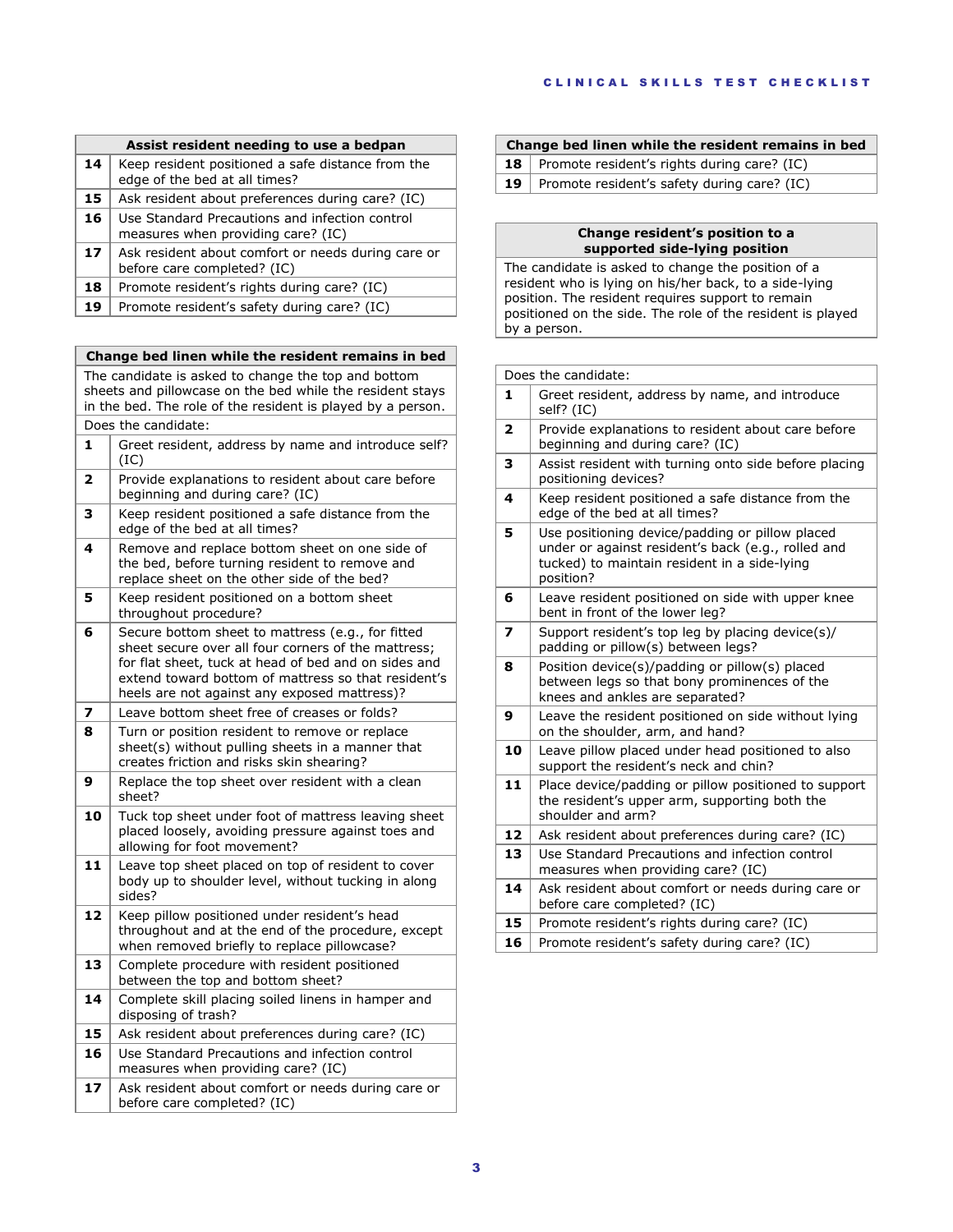|                         | Dress a resident who has a weak arm                                                                                                                                                                                                                       |
|-------------------------|-----------------------------------------------------------------------------------------------------------------------------------------------------------------------------------------------------------------------------------------------------------|
|                         | The candidate is asked to put a long-sleeved button-front<br>shirt, pants, and socks on a resident who is lying in bed.<br>The resident is not able to help with the dressing and has<br>a weak arm. A mannequin is used for the role of the<br>resident. |
|                         | Does the candidate:                                                                                                                                                                                                                                       |
| 1                       | Greet resident, address by name, and introduce<br>self? (IC)                                                                                                                                                                                              |
| $\overline{\mathbf{z}}$ | Provide explanations to resident about care before<br>beginning and during care? (IC)                                                                                                                                                                     |
| 3                       | Include resident in decision-making about clothing<br>to wear?                                                                                                                                                                                            |
| 4                       | Collect all garments before removing hospital gown?                                                                                                                                                                                                       |
| 5                       | Support affected arm while undressing and<br>dressing?                                                                                                                                                                                                    |
| 6                       | Remove hospital gown?                                                                                                                                                                                                                                     |
| $\overline{\mathbf{z}}$ | Dress affected arm first?                                                                                                                                                                                                                                 |
| 8                       | Gather up sleeve to ease pulling over affected arm?                                                                                                                                                                                                       |
| 9                       | Dress resident by putting on pants, shirt with<br>sleeves, and socks?                                                                                                                                                                                     |
| 10                      | Move resident's extremities gently without over-<br>extension or force when undressing and dressing?                                                                                                                                                      |
| 11                      | Apply clothing correctly (e.g. front of shirt in front),<br>adjust clothing for comfort, neatness, alignment,<br>and close fasteners?                                                                                                                     |
| 12                      | Place dirty gown in hamper?                                                                                                                                                                                                                               |
| 13                      | Keep resident positioned a safe distance from the<br>edge of the bed at all times?                                                                                                                                                                        |
| 14                      | Ask resident about preferences during care? (IC)                                                                                                                                                                                                          |
| 15                      | Use Standard Precautions and infection control<br>measures when providing care? (IC)                                                                                                                                                                      |
| 16                      | Ask resident about comfort or needs during care or<br>before care completed? (IC)                                                                                                                                                                         |
| 17                      | Promote resident's rights during care? (IC)                                                                                                                                                                                                               |
| 18                      | Promote resident's safety during care? (IC)                                                                                                                                                                                                               |

## **Empty contents of resident's urinary drainage bag, and measure and record urine output on an Intake and Output (I&O) form**

The candidate is asked to empty the resident's urinary drainage bag into a graduate container and to measure the amount of urine. An Intake and Output (I&O) Form (see sample on website) is provided to record the measurement. The output should be recorded as urine and the correct time recorded for the measurement. The role of the resident is played by either a person or mannequin.

Does the candidate:

| 1. | Greet resident, address by name, and introduce<br>self? (IC)                                                                                  |  |
|----|-----------------------------------------------------------------------------------------------------------------------------------------------|--|
| 2  | Provide explanations to resident about care<br>before beginning and during care? (IC)                                                         |  |
| з  | Wear gloves while handling the urinary drainage<br>bag, graduate, or any urine-filled container, and<br>remove gloves before documenting I&O? |  |

#### **Empty contents of resident's urinary drainage bag, and measure and record urine output on an Intake and Output (I&O) form**

|                         | Intake and Output (IQO) form                                                                                                                                                                                                                                       |
|-------------------------|--------------------------------------------------------------------------------------------------------------------------------------------------------------------------------------------------------------------------------------------------------------------|
| 4                       | Set graduate or bedpan on barrier placed on<br>floor and empty full contents of drainage bag into<br>the graduate or bedpan?                                                                                                                                       |
| 5                       | Empty contents of urinary drainage bag without<br>contaminating drainage tube (e.g., touching<br>container) and close and protect drain (e.g.,<br>clamp and tuck drain into pocket) after emptying<br>drainage bag?                                                |
| 6                       | Set graduate on flat surface protected with<br>barrier to read, obtaining measurement by<br>reading graduate at eye level, and if urine<br>poured into graduate from a bedpan, complete<br>task over toilet pouring the full amount of urine<br>into the graduate? |
| $\overline{\mathbf{z}}$ | Empty urine in graduate into toilet after<br>measuring, rinse and dry container, pouring rinse<br>water into toilet?                                                                                                                                               |
| 8                       | Record output with clean hands?                                                                                                                                                                                                                                    |
| 9                       | Record output within +/- 50 mL/cc's of nurse's<br>measurement?                                                                                                                                                                                                     |
| 10                      | Record output as urine and indicate the correct<br>time on the I&O form?                                                                                                                                                                                           |
| 11                      | Leave bag hanging from bed frame (not side<br>rail), and drainage bag and tubing off (not<br>touching) the floor?                                                                                                                                                  |
| 12                      | Keep urinary drainage bag positioned lower than<br>bladder throughout care?                                                                                                                                                                                        |
| 13                      | Complete skill having stored equipment, placing<br>soiled linens in hamper, and disposing of trash?                                                                                                                                                                |
| 14                      | Ask resident about preferences during care? (IC)                                                                                                                                                                                                                   |
| 15                      | Use Standard Precautions and infection control<br>measures when providing care? (IC)                                                                                                                                                                               |
| 16                      | Ask resident about comfort or needs during care<br>or before care completed? (IC)                                                                                                                                                                                  |
| 17                      | Promote resident's rights during care? (IC)                                                                                                                                                                                                                        |
| 18                      | Promote resident's safety during care? (IC)                                                                                                                                                                                                                        |

# **Feed a resident who is sitting in a chair**

The candidate is asked to feed a snack to a resident who is not able to feed him/herself. The resident is sitting in a chair in an inappropriate position for feeding. A Food and Fluid Intake Form (sample provided on the website) is provided to record the resident's estimated food and fluid intake. The role of the resident is played by a person. Does the candidate: **1** Greet resident, address by name, and introduce self? (IC) **2** Provide explanations to resident about care before beginning and during care? (IC) **3** Assist or cue resident to sit upright in chair before feeding?

**4** Offer or assist resident to wash hands before feeding using a damp washcloth, paper towel, or hand wipe?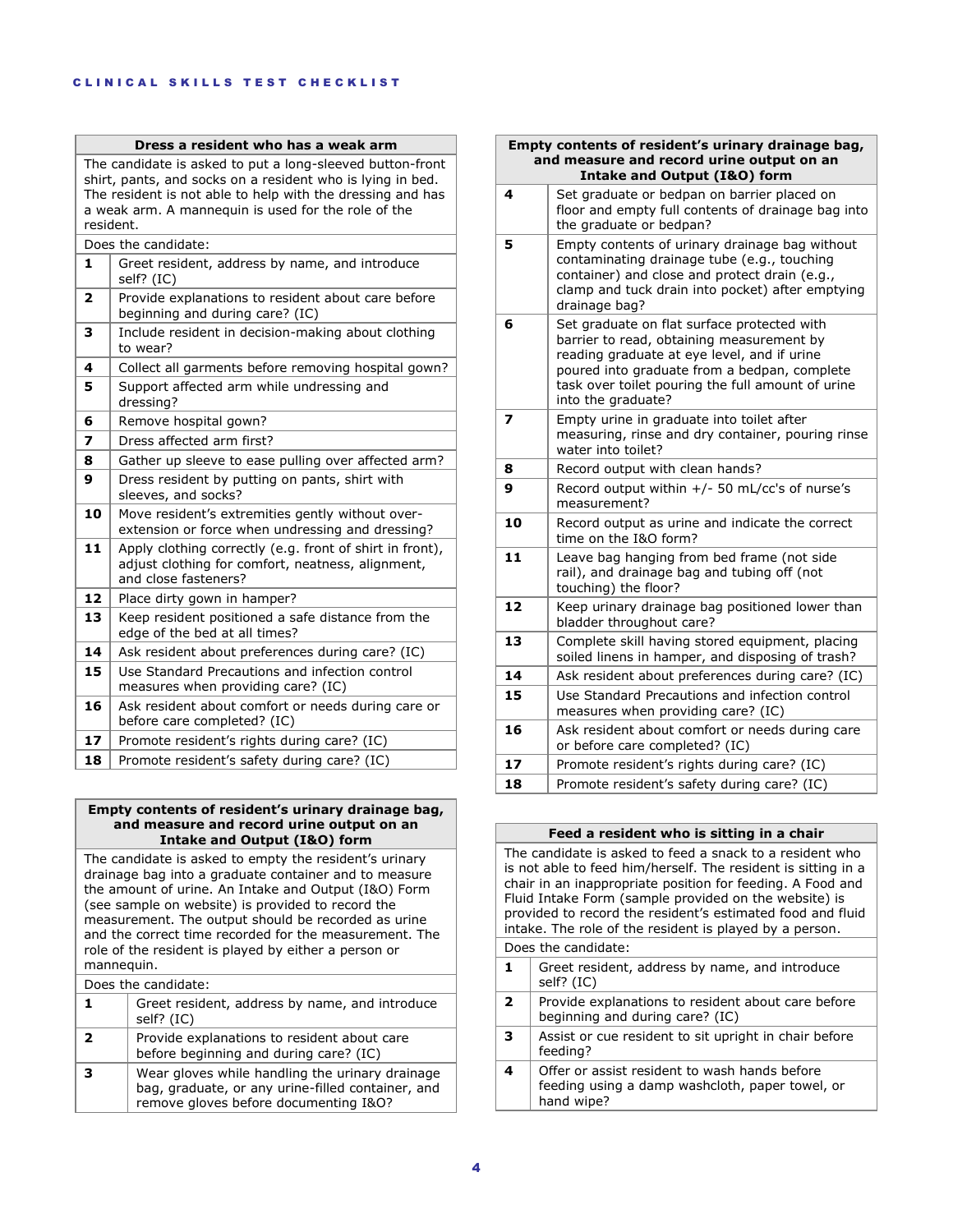|    | Feed a resident who is sitting in a chair                                                                                       |  |  |
|----|---------------------------------------------------------------------------------------------------------------------------------|--|--|
| 5  | Sit while feeding the resident?                                                                                                 |  |  |
| 6  | Offer to protect resident's clothing with a barrier<br>before feeding, and if used, remove barrier at end<br>of feeding?        |  |  |
| 7  | Use spoon to feed?                                                                                                              |  |  |
| 8  | Offer fluids to drink throughout feeding; at least<br>every 2-3 bites of food?                                                  |  |  |
| 9  | Allow resident the opportunity to swallow before<br>feeding the next bite?                                                      |  |  |
| 10 | Converse with resident during meal<br>(e.g., encourage intake)?                                                                 |  |  |
| 11 | Leave area around resident's mouth clean and dry<br>when care completed?                                                        |  |  |
| 12 | Complete skill placing any used linen in hamper,<br>disposing of trash, and leaving overbed table dry?                          |  |  |
| 13 | Record the amount of the resident's food intake on<br>the Food and Fluid Intake Form within 25% of the<br>nurse's measurement?  |  |  |
| 14 | Record the amount of the resident's fluid intake on<br>the Food and Fluid Intake Form within 25% of the<br>nurse's measurement? |  |  |
| 15 | Ask resident about preferences during care? (IC)                                                                                |  |  |
| 16 | Use Standard Precautions and infection control<br>measures when providing care? (IC)                                            |  |  |
| 17 | Ask resident about comfort or needs during care or<br>before care completed? (IC)                                               |  |  |
| 18 | Promote resident's rights during care? (IC)                                                                                     |  |  |
| 19 | Promote resident's safety during care? (IC)                                                                                     |  |  |

| Measure and record a resident's radial pulse |  |  |  |  |  |
|----------------------------------------------|--|--|--|--|--|
|----------------------------------------------|--|--|--|--|--|

The candidate is asked to take the resident's radial pulse, measured at the wrist. The pulse should be counted for one full minute. A Measurement Form (sample provided on the website) is provided to record the resident's pulse rate. The role of the resident is played by a person.

| Does the candidate:                                                                                            |  |  |
|----------------------------------------------------------------------------------------------------------------|--|--|
| Greet resident, address by name, and introduce<br>self? (IC)                                                   |  |  |
| Provide explanations to resident about care before<br>beginning and during care? (IC)                          |  |  |
| Support resident's arm in manner to avoid dangling<br>while pulse is taken?                                    |  |  |
| Use fingers (not thumb) to take pulse?                                                                         |  |  |
| Places fingers on wrist at radial pulse to measure<br>pulse rate?                                              |  |  |
| Count pulse for one full minute?                                                                               |  |  |
| Record resident's pulse rate on Measurement Form<br>within $+/-$ 4 beats per minute of nurse's<br>measurement? |  |  |
| Ask resident about preferences during care? (IC)                                                               |  |  |
| Use Standard Precautions and infection control<br>measures when providing care? (IC)                           |  |  |
| Ask resident about comfort or needs during care or<br>before care completed? (IC)                              |  |  |
|                                                                                                                |  |  |

| Measure and record a resident's radial pulse          |  |  |
|-------------------------------------------------------|--|--|
| <b>11</b> Promote resident's rights during care? (IC) |  |  |
| <b>12</b> Promote resident's safety during care? (IC) |  |  |

#### **Measure and record a resident's respirations**

The candidate is asked to count the resident's respirations. The respirations should be counted for one full minute. During the test, since this skill is tested separately from the measure and record pulse skill, candidates are allowed to tell the resident that his/her pulse is being counted or vital signs taken, instead of stating that respirations are being counted. A Measurement Form (sample provided on the website) is provided to record the resident's respiration rate. The role of the resident is played by a person.

| Does the candidate: |                                                                                                                        |  |
|---------------------|------------------------------------------------------------------------------------------------------------------------|--|
| 1.                  | Greet resident, address by name, and introduce<br>self? (IC)                                                           |  |
| 2                   | Provide explanations to resident about care before<br>beginning and during care? (IC)                                  |  |
| 3                   | Measure rate of respirations without providing<br>instructions to resident about how to breathe?                       |  |
| 4                   | Count respirations for one full minute?                                                                                |  |
| 5                   | Record resident's respiration rate on Measurement<br>Form within $+/- 2$ breaths per minute of nurse's<br>measurement? |  |
| 6                   | Ask resident about preferences during care? (IC)                                                                       |  |
| 7                   | Use Standard Precautions and infection control<br>measures when providing care? (IC)                                   |  |
| 8                   | Ask resident about comfort or needs during care or<br>before care completed? (IC)                                      |  |
| 9                   | Promote resident's rights during care? (IC)                                                                            |  |
| 10                  | Promote resident's safety during care? (IC)                                                                            |  |
|                     |                                                                                                                        |  |

#### **Provide catheter care to a female resident who has an indwelling urinary catheter**

The candidate is asked to provide catheter care to a female resident who has an indwelling urinary catheter. Soap and water should be used for the catheter care. For testing purposes, only the cleansing of the front perineal area and catheter are evaluated; cleansing of the rectal area and buttocks is not tested in this skill. A mannequin is used for the role of the resident. Does the candidate: **1** Greet resident, address by name, and introduce self? (IC) **2** Provide explanations to resident about care before beginning and during care? (IC) **3** Wear gloves while providing catheter care, cleaning equipment, and handling soiled underpads, washcloths, and towels? **4** Position towel or underpad under buttocks/thigh area before cleansing, and when care completed remove towel or underpad, or leave resident on a

dry underpad?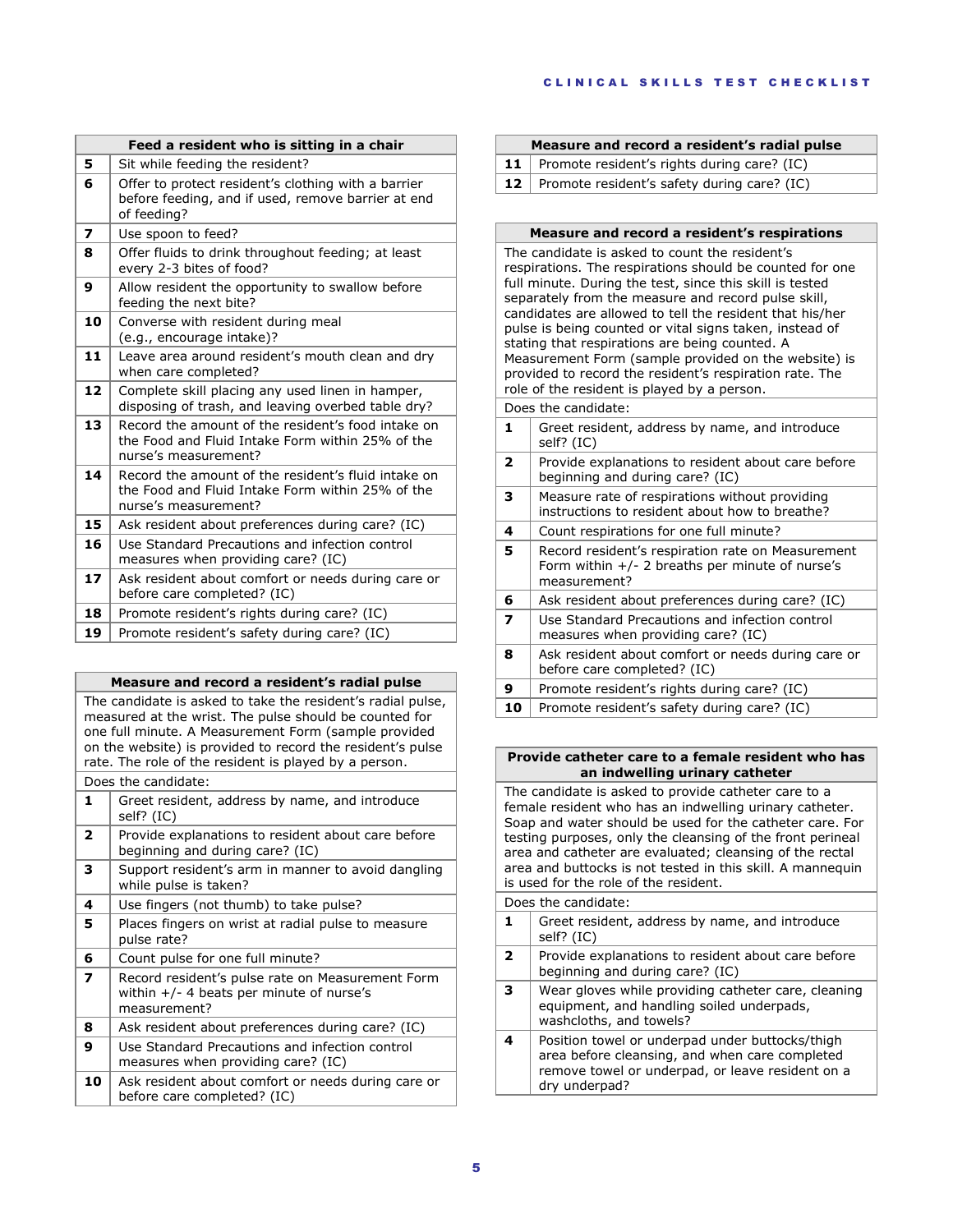| Provide catheter care to a female resident who has<br>an indwelling urinary catheter |                                                                                                                                                                                            |  |
|--------------------------------------------------------------------------------------|--------------------------------------------------------------------------------------------------------------------------------------------------------------------------------------------|--|
| 5                                                                                    | Use water of safe temperature for washing and<br>rinsing?                                                                                                                                  |  |
| 6                                                                                    | Use soapy washcloth to clean inside labia?                                                                                                                                                 |  |
| $\overline{\phantom{a}}$                                                             | Change spot on soapy washcloth for each washing<br>stroke, wiping from front to back when cleansing<br>inside labia?                                                                       |  |
| 8                                                                                    | Hold catheter near meatus to prevent pulling when<br>handling, and cleanse catheter using clean area of<br>washcloth, washing away from body and down the<br>catheter at least 3-4 inches? |  |
| 9                                                                                    | Use clean soap-free wet washcloth to remove soap?                                                                                                                                          |  |
| 10                                                                                   | Change spot on washcloth for each rinsing stroke,<br>wiping front to back inside labia, and away from<br>body when rinsing catheter?                                                       |  |
| 11                                                                                   | Dry perineal area, from front to back after<br>completing cleansing and rinsing?                                                                                                           |  |
| 12                                                                                   | Leave tubing free of kinks or obstructions, and keep<br>tubing and urinary drainage bag off floor?                                                                                         |  |
| 13                                                                                   | Keep urinary drainage bag positioned lower than<br>bladder throughout procedure?                                                                                                           |  |
| 14                                                                                   | Complete skill having rinsed, dried and stored<br>basin, placing soiled linens in hamper, disposing of<br>trash, and leaving overbed table dry?                                            |  |
| 15                                                                                   | Keep resident positioned a safe distance from the<br>edge of the bed at all times?                                                                                                         |  |
| 16                                                                                   | Ask resident about preferences during care? (IC)                                                                                                                                           |  |
| 17                                                                                   | Use Standard Precautions and infection control<br>measures when providing care? (IC)                                                                                                       |  |
| 18                                                                                   | Ask resident about comfort or needs during care or<br>before care completed? (IC)                                                                                                          |  |
| 19                                                                                   | Promote resident's rights during care? (IC)                                                                                                                                                |  |
| 20                                                                                   | Promote resident's safety during care? (IC)                                                                                                                                                |  |

## **Provide foot care to a resident who is sitting in a chair**

The candidate is asked to provide foot care to a resident. Soap and water is used and foot care is provided to only one foot. The resident is sitting in a chair. The resident's sock and shoe are replaced at the end of the skill. The resident role is played by a person.

Does the candidate:

| 1            | Greet resident, address by name and introduce self?<br>(IC)                           |
|--------------|---------------------------------------------------------------------------------------|
| $\mathbf{2}$ | Provide explanations to resident about care before<br>beginning and during care? (IC) |
| 3            | Place water filled basin on protective barrier on floor<br>to prepare for foot care?  |
| 4            | Use water of safe temperature for soaking foot?                                       |
| 5            | Soak resident's foot in basin of water?                                               |
| 6            | Use soapy washcloth to wash foot without adding<br>soap directly to basin of water?   |
| 7            | Wash top and bottom of foot and between toes?                                         |
| 8            | Remove soap from foot including between toes?                                         |

|    | Provide foot care to a resident who is<br>sitting in a chair                                                         |
|----|----------------------------------------------------------------------------------------------------------------------|
| 9  | Dry entire top and bottom of foot including between<br>toes?                                                         |
| 10 | Warm lotion before applying to foot (e.g., warming<br>in hands, placing bottle in warm water)?                       |
| 11 | Apply lotion to top and bottom of foot, excluding<br>between toes?                                                   |
| 12 | Remove visible excess lotion from foot if present<br>after applying?                                                 |
| 13 | Apply sock to foot leaving sock smooth, and replace<br>shoe; leaving any fasteners, such as ties, secured?           |
| 14 | Provide support to lower extremity throughout<br>procedure as needed to avoid strain?                                |
| 15 | Avoid placing resident's barefoot directly on floor<br>before, during or after foot care?                            |
| 16 | Complete skill having rinsed, dried and stored<br>basin, placing soiled linens in hamper, and<br>disposing of trash? |
| 17 | Ask resident about preferences during care? (IC)                                                                     |
| 18 | Use Standard Precautions and infection control<br>measures when providing care? (IC)                                 |
| 19 | Ask resident about comfort or needs during care or<br>before care completed? (IC)                                    |
| 20 | Promote resident's rights during care? (IC)                                                                          |
| 21 | Promote resident's safety during care? (IC)                                                                          |

#### **Provide mouth care to a resident who has a denture**

A resident is sitting at an overbed table and the resident's denture is in a denture cup. The resident is not able to provide own mouth or denture care. The resident's denture needs to be cleaned and the resident needs mouth care. The denture is stored in a denture cup after cleaning. The role of the resident is played by a person.

Does the candidate:

| 1.                       | Greet resident, address by name and introduce self?<br>(IC)                                                                                      |
|--------------------------|--------------------------------------------------------------------------------------------------------------------------------------------------|
| $\overline{\phantom{a}}$ | Provide explanations to resident about care before<br>beginning and during care? (IC)                                                            |
| 3                        | Wear gloves when handling denture, providing<br>mouth care, and rinsing equipment after use?                                                     |
| 4                        | Protect denture from damage while cleaning by<br>lining sink, filling sink with water, or holding<br>denture directly over basin?                |
| 5                        | Protect denture from contamination (e.g., use a<br>barrier when setting denture on surfaces, avoid<br>placing or rinsing denture in sink water)? |
| 6                        | Use cool or tepid running water to clean and rinse<br>denture?                                                                                   |
| 7                        | Brush all surfaces of the denture using a toothbrush<br>or denture brush with toothpaste?                                                        |
| 8                        | Rinse denture to remove toothpaste?                                                                                                              |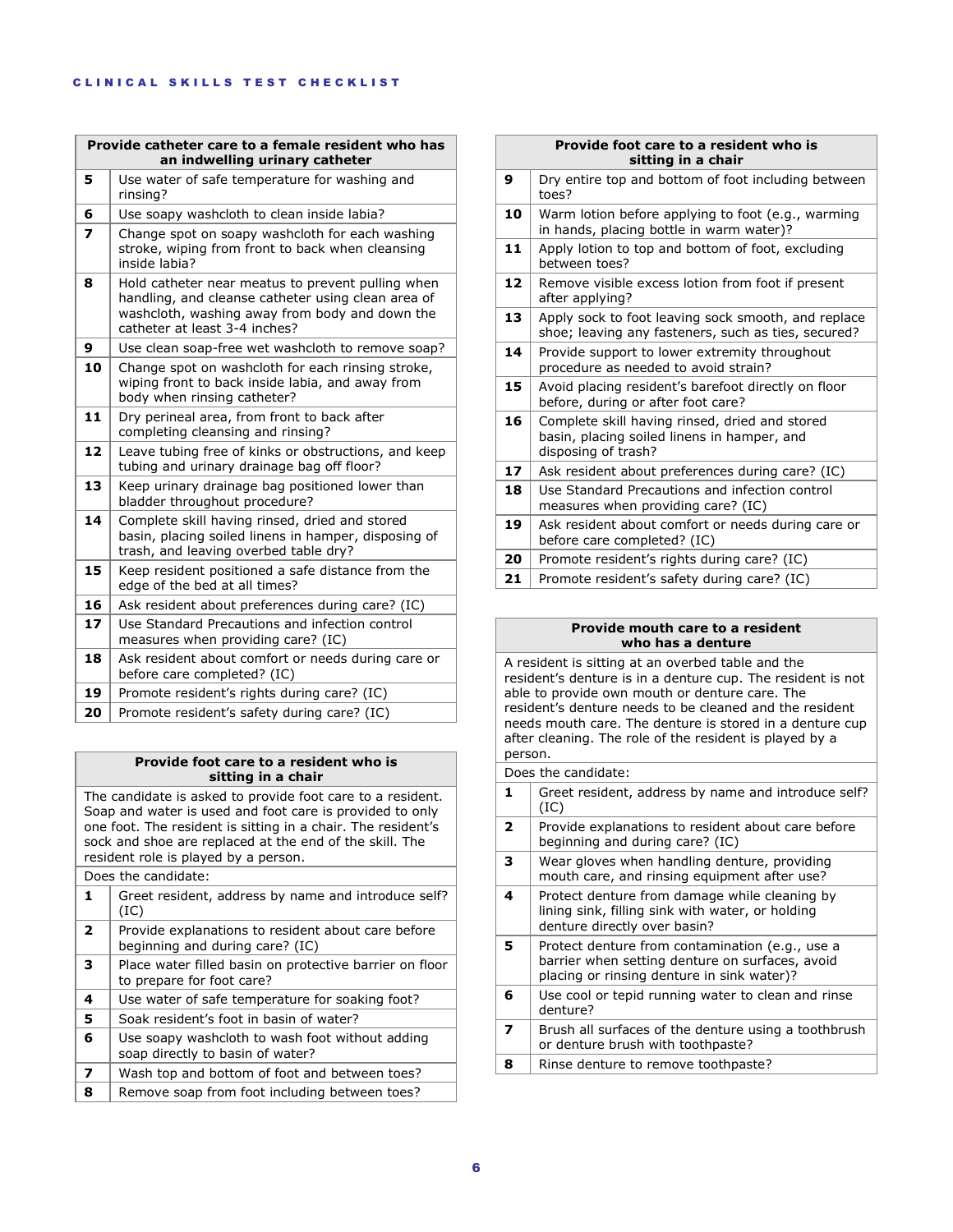|    | Provide mouth care to a resident<br>who has a denture                                                                                                                                                                                                                     |
|----|---------------------------------------------------------------------------------------------------------------------------------------------------------------------------------------------------------------------------------------------------------------------------|
| 9  | Handle clean denture maintaining cleanliness after<br>brushed, placing denture in denture cup filled with<br>clean cool or tepid water?                                                                                                                                   |
| 10 | Leave denture cup on resident's bedside cabinet or<br>overbed table unless following resident's preference<br>about where denture cup should be stored?                                                                                                                   |
| 11 | Protect resident's clothing before providing mouth<br>care and remove protective cover when care is<br>completed?                                                                                                                                                         |
| 12 | Provide mouth care cleaning upper and lower gums,<br>using moistened foam-tipped applicator or<br>toothbrush with toothpaste?                                                                                                                                             |
| 13 | Offer resident cup of water to rinse mouth after<br>mouth care?                                                                                                                                                                                                           |
| 14 | Provide emesis basin or disposable cup to resident<br>to use for spitting as needed?                                                                                                                                                                                      |
| 15 | Leave area around resident's mouth clean and dry<br>when care is completed?                                                                                                                                                                                               |
| 16 | Complete skill having rinsed, dried and stored basin<br>(if used), emptying sink of water and removing<br>barrier from sink (if used), placing soiled linens in<br>hamper, storing or disposing of used toothbrush,<br>disposing of trash, and leaving overbed table dry? |
| 17 | Ask resident about preferences during care? (IC)                                                                                                                                                                                                                          |
| 18 | Use Standard Precautions and infection control<br>measures when providing care? (IC)                                                                                                                                                                                      |
| 19 | Ask resident about comfort or needs during care or<br>before care completed? (IC)                                                                                                                                                                                         |
| 20 | Promote resident's rights during care? (IC)                                                                                                                                                                                                                               |
| 21 | Promote resident's safety during care? (IC)                                                                                                                                                                                                                               |

|                                                                                                                                                                                             | Provide mouth care to a resident who has teeth                                                                                                                                     |  |
|---------------------------------------------------------------------------------------------------------------------------------------------------------------------------------------------|------------------------------------------------------------------------------------------------------------------------------------------------------------------------------------|--|
| A resident who has his/her natural teeth is lying in bed<br>and needs mouth care. The resident is not able to<br>provide own mouth care. The role of the resident is<br>played by a person. |                                                                                                                                                                                    |  |
|                                                                                                                                                                                             | Does the candidate:                                                                                                                                                                |  |
| 1                                                                                                                                                                                           | Greet resident, address by name, and introduce<br>self? (IC)                                                                                                                       |  |
| $\mathbf{2}$                                                                                                                                                                                | Provide explanations to resident about care before<br>beginning and during care? (IC)                                                                                              |  |
| 3                                                                                                                                                                                           | Assist resident to sitting position in bed by raising<br>HOB and using pillows as needed to position<br>resident upright at 60° to 90° before offering fluid<br>or brushing teeth? |  |
| 4                                                                                                                                                                                           | Protect resident's clothing before providing mouth                                                                                                                                 |  |

care and remove protective cover when care completed? **5** Moisten toothbrush with water and apply toothpaste before brushing teeth? **6** Wear gloves when brushing resident's teeth and wear throughout mouth care including when rinsing

basin and toothbrush after use? **7** Brush sides and biting surfaces of teeth and the gum line with a gentle motion?

| Provide mouth care to a resident who has teeth |                                                                                                                                                                                             |
|------------------------------------------------|---------------------------------------------------------------------------------------------------------------------------------------------------------------------------------------------|
| 8                                              | Offer resident cup of water to rinse mouth after<br>brushing?                                                                                                                               |
| 9                                              | Provide resident an emesis basin or disposable cup<br>to use for spitting as needed, such as after rinsing<br>mouth?                                                                        |
| 10                                             | Leave area around resident's mouth clean and dry<br>when care completed?                                                                                                                    |
| 11                                             | Complete skill having rinsed, dried and stored<br>basin, placing soiled linens in hamper, storing or<br>disposing of used toothbrush, disposing of trash,<br>and leaving overbed table dry? |
| 12                                             | Ask resident about preferences during care? (IC)                                                                                                                                            |
| 13                                             | Use Standard Precautions and infection control<br>measures when providing care? (IC)                                                                                                        |
| 14                                             | Ask resident about comfort or needs during care or<br>before care completed? (IC)                                                                                                           |
| 15                                             | Promote resident's rights during care? (IC)                                                                                                                                                 |
| 16                                             | Promote resident's safety during care? (IC)                                                                                                                                                 |

## **Provide perineal care to a female resident who is incontinent of urine**

The candidate is asked to provide perineal care to a resident who is incontinent of urine. The resident is lying in bed on an underpad and is wearing a hospital-style gown that is dry. A mannequin is used for the role of the resident.

| Does the candidate:     |                                                                                                                                                            |  |
|-------------------------|------------------------------------------------------------------------------------------------------------------------------------------------------------|--|
| 1                       | Greet resident, address by name and introduce self?<br>(IC)                                                                                                |  |
| $\overline{\mathbf{z}}$ | Provide explanations to resident about care before<br>beginning and during care? (IC)                                                                      |  |
| 3                       | Wear gloves while providing perineal care, cleaning<br>equipment, and handling soiled underpads,<br>washcloths and towels?                                 |  |
| 4                       | Remove soiled underpad and replace with dry<br>underpad before beginning cleansing?                                                                        |  |
| 5                       | Use water of safe temperature for washing and<br>rinsing?                                                                                                  |  |
| 6                       | Use soapy washcloth to wash front perineum to<br>include genital and skin fold areas of groin?                                                             |  |
| 7                       | Change spot on washcloth for washing and rinsing<br>strokes when cleansing inside the vulva?                                                               |  |
| 8                       | Wipe from front to back with all washing and rinsing<br>strokes when cleansing the front perineum, to<br>include the genital and skin fold areas of groin? |  |
| 9                       | Use clean, soap-free, wet washcloth to remove soap<br>from resident's skin on front perineum?                                                              |  |
| 10                      | Dry front perineum after washed and rinsed, using<br>towel to pat dry, moving from front to back?                                                          |  |
| 11                      | Replace water in basin during care if it becomes<br>cold or soapy?                                                                                         |  |
| 12                      | Position resident on side to prepare for cleansing of<br>buttocks and rectal area?                                                                         |  |
| 13                      | Wash, rinse, and dry buttocks and rectal area?                                                                                                             |  |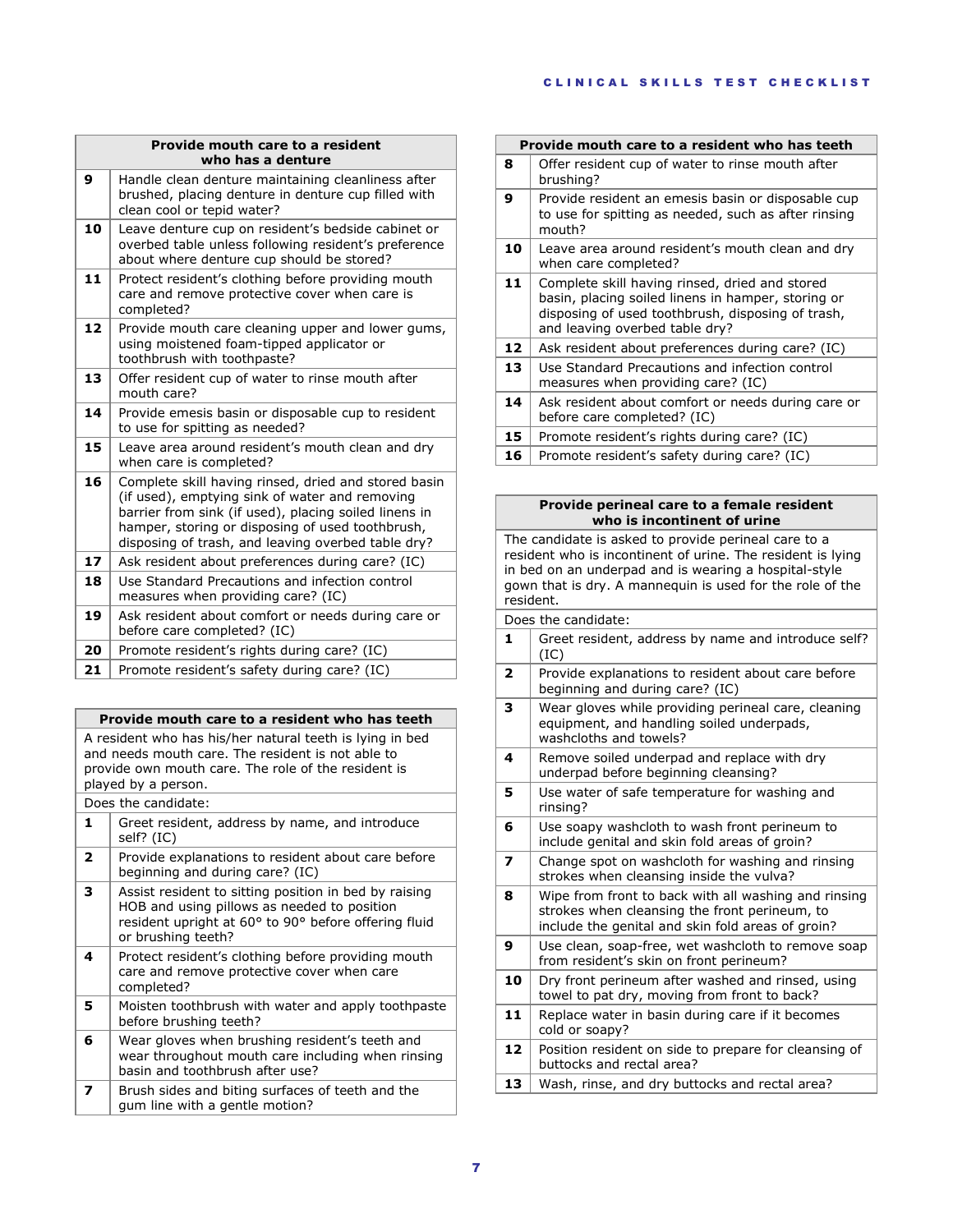| Provide perineal care to a female resident<br>who is incontinent of urine |                                                                                                                                                 |
|---------------------------------------------------------------------------|-------------------------------------------------------------------------------------------------------------------------------------------------|
| 14                                                                        | Wipe from front to back with all washing and rinsing<br>strokes when cleansing the rectal area?                                                 |
| 15                                                                        | Leave resident on dry underpad at completion of<br>procedure?                                                                                   |
| 16                                                                        | Complete skill having rinsed, dried and stored<br>basin, placing soiled linens in hamper, disposing of<br>trash, and leaving overbed table dry? |
| 17                                                                        | Keep resident positioned a safe distance from the<br>edge of the bed at all times?                                                              |
| 18                                                                        | Ask resident about preferences during care? (IC)                                                                                                |
| 19                                                                        | Use Standard Precautions and infection control<br>measures when providing care? (IC)                                                            |
| 20                                                                        | Ask resident about comfort or needs during care or<br>before care completed? (IC)                                                               |
| 21                                                                        | Promote resident's rights during care? (IC)                                                                                                     |
| 22                                                                        | Promote resident's safety during care? (IC)                                                                                                     |

| <b>Provide resident hand and nail care</b> |                                                                                                                                                                                                                    |
|--------------------------------------------|--------------------------------------------------------------------------------------------------------------------------------------------------------------------------------------------------------------------|
|                                            | The candidate is asked to provide hand and nail care to<br>one hand. The role of the resident is played by a person.                                                                                               |
|                                            | Does the candidate:                                                                                                                                                                                                |
| 1                                          | Greet resident, address by name, and introduce<br>self? (IC)                                                                                                                                                       |
| 2                                          | Provide explanations to resident about care before<br>beginning and during care? (IC)                                                                                                                              |
| 3                                          | Use water of safe temperature for soaking fingers<br>or hand?                                                                                                                                                      |
| 4                                          | Place fingers or full hand into basin of water to soak<br>before removing residue from under nails?                                                                                                                |
| 5                                          | Clean hand surfaces using wet washcloth, cleaning<br>between fingers, and if soap used, rinse or remove<br>soap using a clean, soap-free, wet washcloth or<br>using basin water if not soapy?                      |
| 6                                          | Use flat edge of orangewood stick to remove<br>residue under tips of each fingernail, and remove<br>residue from edge of orangewood stick, if present,<br>before using again to clean under another<br>fingernail? |
| $\overline{\mathbf{z}}$                    | Rest resident's hand on barrier such as a dry towel<br>once removed from basin while providing nail and<br>hand care?                                                                                              |
| 8                                          | Dry hand before completing care?                                                                                                                                                                                   |
| 9                                          | Leave nails smooth (e.g., free of jagged edges)?                                                                                                                                                                   |
| 10                                         | Apply lotion to cleaned hand after nail care<br>finished?                                                                                                                                                          |
| 11                                         | Support resident's arm if raised off table when<br>providing nail and hand care?                                                                                                                                   |
| 12                                         | Remove visible excess lotion from hand if present at<br>completion of hand care?                                                                                                                                   |
| 13                                         | Complete skill having rinsed, dried and stored<br>basin, placing soiled linens in hamper, disposing of<br>trash, disposing of or storing emery board and<br>orangewood stick, and leaving overbed table dry?       |
| 14                                         | Ask resident about preferences during care? (IC)                                                                                                                                                                   |

# **Provide resident hand and nail care**

| 15 | Use Standard Precautions and infection control<br>measures when providing care? (IC) |
|----|--------------------------------------------------------------------------------------|
| 16 | Ask resident about comfort or needs during care or<br>before care completed? (IC)    |
| 17 | Promote resident's rights during care? (IC)                                          |
| 18 | Promote resident's safety during care? (IC)                                          |

#### **Provide resident a partial bed bath and back rub**

The candidate is asked to bathe a resident who is in bed and who is not able to help with his/her bathing. For testing purposes only, the candidate is asked to wash just part of the body so that technique can be evaluated. Instructions ask the candidate to wash the resident's face, neck, back, one hand and arm, and the chest and abdomen. Soap and water should be used for the bathing. The resident also needs a back rub. When completing the skill, the mannequin is dressed in a clean hospital-style gown. A mannequin is used for the role of the resident.

## Does the candidate: **1** Greet resident, address by name and introduce self? (IC) **2** Provide explanations to resident about care before beginning and during care? (IC) **3** Use water of safe temperature for washing and rinsing? **4** Cleanse eyes by using soap-free washcloth wiping eye from the inside corner to the outside corner, changing to clean area of washcloth before returning to inner corner and before cleansing the other eye? **5** Wash resident's face using a soap-free wet washcloth, unless ascertains resident's preference to use soap before washing face? **6** | Leave face dry after washing? **7** Contain corners of washcloth while washing and rinsing (e.g., forming mitt)? **8** Protect bed linen from becoming wet during washing and rinsing of body (non-face)? **9** Wash resident's body (non-face) using a wet washcloth with small amount of soap? **10** Use clean, soap-free, wet washcloth to remove soap from resident's skin? **11** Wash and rinse resident's neck, hand, arm, chest, and abdomen? 12 Dry neck, hand, arm, chest, and abdomen? **13** Support arm if raised off bed to wash, rinse, and dry the back side of arm? **14** Assist resident to turn onto side before cleansing back? **15** Wash, rinse, and dry back? **16** Replace basin of water during task if it becomes cold or soapy? **17** Warm lotion before applying to resident's back (e.g., warming in hands, placing bottle in warm water)?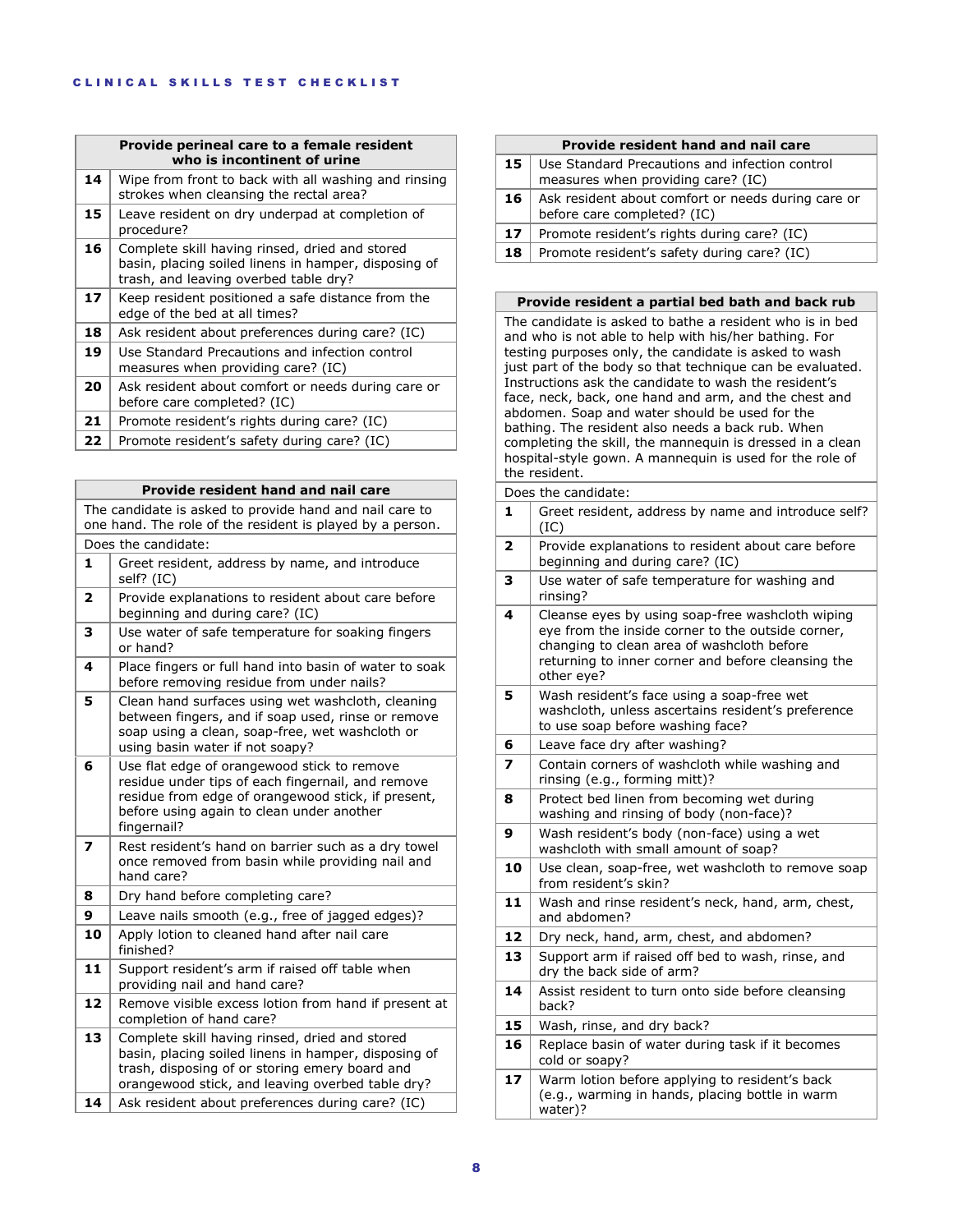|    | Provide resident a partial bed bath and back rub                                                                                                |  |
|----|-------------------------------------------------------------------------------------------------------------------------------------------------|--|
| 18 | Use lotion to provide back rub with long gliding and<br>circular motions?                                                                       |  |
| 19 | Place clean hospital gown on resident and secure<br>gown in back?                                                                               |  |
| 20 | Complete skill having rinsed, dried and stored<br>basin, placing soiled linens in hamper, disposing of<br>trash, and leaving overbed table dry? |  |
| 21 | Keep resident positioned a safe distance from the<br>edge of the bed at all times?                                                              |  |
| 22 | Ask resident about preferences during care? (IC)                                                                                                |  |
| 23 | Use Standard Precautions and infection control<br>measures when providing care? (IC)                                                            |  |
| 24 | Ask resident about comfort or needs during care or<br>before care completed? (IC)                                                               |  |
| 25 | Promote resident's rights during care? (IC)                                                                                                     |  |
| 26 | Promote resident's safety during care? (IC)                                                                                                     |  |

## **Provide resident with passive range of motion (ROM) exercises to one elbow and wrist**

The candidate is asked to provide range of motion exercise to a resident who is not able to help with the exercises. The resident needs his/her elbow flexed and extended, and the wrist flexed and hyperextended. For testing purposes, the resident needs three repetitions of both exercises. The instructions provided at the test site will indicate whether the exercise is to the left or right side. The role of the resident is played by a person. Does the candidate: **1** Greet resident, address by name, and introduce self? (IC) **2** Provide explanations to resident about care before beginning and during care? (IC) **3** Exercise **only correct joints** and **only correct side** when performing range of motion (ROM)? **4** Support extremity to protect the working joint throughout ROM exercises? **5** Bend and straighten arm at elbow through ROM (flexion/extension)? **6** Move wrist through ROM by bending wrist to move hand down and back (flexion and hyperextension)? **7** Ask resident to report discomfort during ROM or ask if resident has discomfort during ROM exercises? **8** Control extremity throughout ROM exercises providing smooth, slow, non-forceful movement? **9** Ask resident about preferences during care? (IC)

**10** Use Standard Precautions and infection control measures when providing care? (IC) **11** Ask resident about comfort or needs during care or before care completed? (IC)

**12** Promote resident's rights during care? (IC)

**13** Promote resident's safety during care? (IC)

## **Provide resident with passive range of motion (ROM) exercises to one shoulder**

| The candidate is asked to provide range of motion<br>exercise to a resident who is not able to help with the<br>exercises. The resident needs his/her shoulder flexed and<br>extended, and abducted and adducted. For testing<br>purposes, the resident needs three repetitions of both<br>exercises. The instructions provided at the test site will<br>indicate whether the exercise is to the left or right side.<br>The role of the resident is played by a person, although<br>in special situations a mannequin may be used. |                                                                                                                                          |
|------------------------------------------------------------------------------------------------------------------------------------------------------------------------------------------------------------------------------------------------------------------------------------------------------------------------------------------------------------------------------------------------------------------------------------------------------------------------------------------------------------------------------------|------------------------------------------------------------------------------------------------------------------------------------------|
| 1                                                                                                                                                                                                                                                                                                                                                                                                                                                                                                                                  | Does the candidate:<br>Greet resident, address by name, and introduce<br>self? (IC)                                                      |
| $\overline{\mathbf{z}}$                                                                                                                                                                                                                                                                                                                                                                                                                                                                                                            | Provide explanations to resident about care before<br>beginning and during care? (IC)                                                    |
| 3                                                                                                                                                                                                                                                                                                                                                                                                                                                                                                                                  | Exercise only correct joints and only correct<br>side when performing range of motion (ROM)?                                             |
| 4                                                                                                                                                                                                                                                                                                                                                                                                                                                                                                                                  | Support extremity to protect the working joint<br>throughout ROM exercises?                                                              |
| 5                                                                                                                                                                                                                                                                                                                                                                                                                                                                                                                                  | Move shoulder through ROM, raising and lowering<br>arm along side, toward head of bed (HOB) and back<br>to mattress (flexion/extension)? |
| 6                                                                                                                                                                                                                                                                                                                                                                                                                                                                                                                                  | Move resident's shoulder through ROM taking arm<br>away from side and back to side (abduction/<br>adduction)?                            |
| $\overline{\mathbf{z}}$                                                                                                                                                                                                                                                                                                                                                                                                                                                                                                            | Ask resident to report discomfort during ROM or<br>ask if resident has discomfort during ROM<br>exercises?                               |
| 8                                                                                                                                                                                                                                                                                                                                                                                                                                                                                                                                  | Control extremity throughout ROM exercises<br>providing smooth, slow, non-forceful movement?                                             |
| 9                                                                                                                                                                                                                                                                                                                                                                                                                                                                                                                                  | Ask resident about preferences during care? (IC)                                                                                         |
| 10                                                                                                                                                                                                                                                                                                                                                                                                                                                                                                                                 | Use Standard Precautions and infection control<br>measures when providing care? (IC)                                                     |
| 11                                                                                                                                                                                                                                                                                                                                                                                                                                                                                                                                 | Ask resident about comfort or needs during care or<br>before care completed? (IC)                                                        |
| 12                                                                                                                                                                                                                                                                                                                                                                                                                                                                                                                                 | Promote resident's rights during care? (IC)                                                                                              |
| 13                                                                                                                                                                                                                                                                                                                                                                                                                                                                                                                                 | Promote resident's safety during care? (IC)                                                                                              |

#### **Provide resident with passive range of motion (ROM) exercises to one hip, knee and ankle**

The candidate is asked to provide range of motion exercise to a resident who is not able to help with the exercises. The resident needs his/her hip and knee flexed and extended, and dorsiflexion and plantar flexion to the ankle. For testing purposes, the resident needs three repetitions of both exercises. The instructions provided at the test site will indicate whether the exercise is to the left or right side. The role of the resident is played by a person.

Does the candidate:

|              | Greet resident, address by name, and introduce<br>self? (IC)                                 |
|--------------|----------------------------------------------------------------------------------------------|
| $\mathbf{2}$ | Provide explanations to resident about care before<br>beginning and during care? (IC)        |
| з            | Exercise only correct joints and only correct<br>side when performing range of motion (ROM)? |